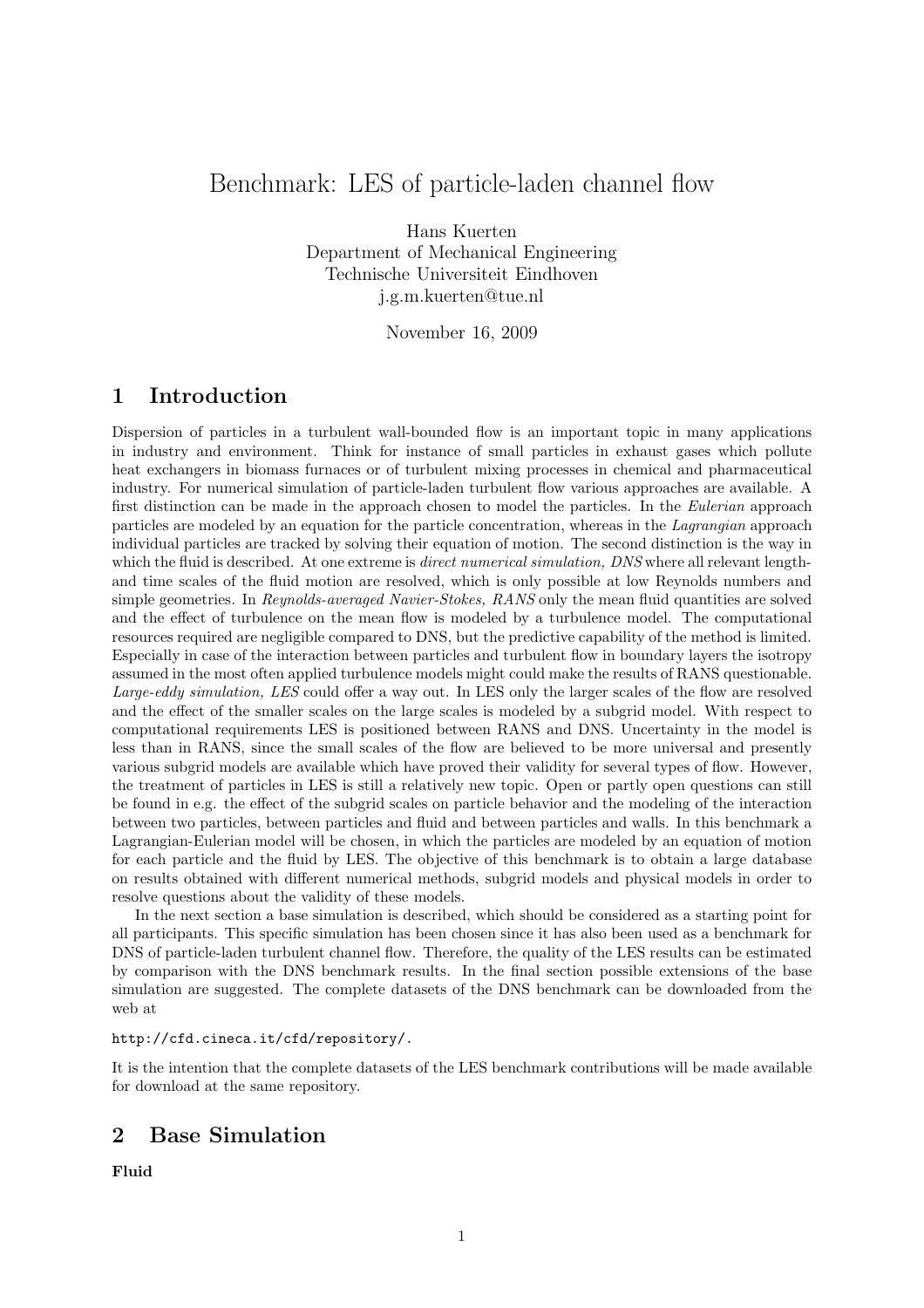The base simulation is LES of turbulent incompressible flow in a channel with particles of three different sizes. Only one-way coupling is considered. The effect of the particles on the fluid and the effect of collisions between particles is not taken into account under the assumption that the particle concentration is low. Since many particles are simulated, this assumption is perhaps not always true, but a large number of independent particles makes it possible to increase the statistical accuracy by averaging over the particles. The parameters of the base simulation are specified in the table below in a non-dimensionalized way. To this end half the channel height H, the friction velocity  $u_{\tau}$  and the fluid mass density  $\rho_f$  are chosen as length, velocity and density scale. In real dimensions the parameters correspond for instance to a friction velocity of  $u<sub>\tau</sub> = 0.11775$  m/s, a fluid mass density of  $\rho<sub>f</sub> = 1.3$ kg/m<sup>3</sup>, a kinematic viscosity of  $\nu = 1.57 \times 10^{-5}$  m<sup>2</sup>/s and a half channel height of  $H = 0.02$  m. The friction Reynolds number is defined as  $Re_\tau = u_{tau} H/\nu$ .

#### Particles

In the base simulation one-way coupling is applied and only the drag force works on a particle. Hence, the particle equation of motion reads:

$$
\frac{d\mathbf{v}}{dt} = \frac{\mathbf{u}(\mathbf{x},t) - \mathbf{v}}{\tau_p} (1 + 0.15 Re_p^{0.687}),\tag{1}
$$

where **v** is the particle velocity and  $u(x, t)$  is the fluid velocity at the position of the particle, x. The particle relaxation time is given by:  $\tau_p = \rho_p d_p^2/(18 \rho_f \nu)$  with  $\rho_p$  and  $d_p$  the particle mass density and diameter. The standard drag correlation for particles with particle Reynolds number  $Re_p = |\mathbf{u} - \mathbf{v}| d_p / \nu$ smaller than 1,000 is applied. The particles are chosen in such a way that the Stokes numbers, i.e. the particle relaxation time in wall units, of the different particles equal 1, 5 and 25. Since the cut-off scale of an LES lies within this regime of typical time scales, it is expected that disregard of the subgrid scales affects the different particles in a different way. The Stokes number is defined as:

$$
St=\frac{\rho_p d_p^2 u_\tau^2}{18\rho_f\nu^2}.
$$

| Quantity                                   | Symbol    | Value                    |
|--------------------------------------------|-----------|--------------------------|
| length of channel                          | $L_x$     | $4\pi H$                 |
| width of channel                           | $L_z$     | $2\pi H$                 |
| height of channel                          |           | 2H                       |
| Reynolds number based on friction velocity | $Re_\tau$ | 150                      |
| particle mass density                      | $\rho_p$  | $769.23\rho_f$           |
| particle diameter type 1                   | $d_{p,1}$ | $1.019 \times 10^{-3}$ H |
| particle diameter type 2                   | $d_{p,2}$ | $2.280 \times 10^{-3} H$ |
| particle diameter type 3                   | $d_{p,3}$ | $5.099 \times 10^{-3}$ H |

Table 1: Parameters of base simulation

#### Boundary and initial conditions

In the streamwise and spanwise direction the fluid flow is periodic. At the solid walls the no-slip condition is applied. Particles collide elastically with the walls at the point where the distance between the particle center and the wall equals the particle radius. If a particle leaves the computational domain through a streamwise or spanwise boundary the fluid velocity at the particle position is found from the periodicity of the velocity field. The simulation is started from a fully-developed statistically stationary solution of the LES equations. Initially the particles are homogeneously distributed over the entire computational domain. The initial velocity of a particle equals the fluid velocity at the particle position, so that the initial acceleration of the particle equals zero. The time step should be chosen sufficiently small compared to the particle relaxation time. In order to obtain accurate statistics, at least 100,000 particles of each kind should be tracked.

#### Subgrid models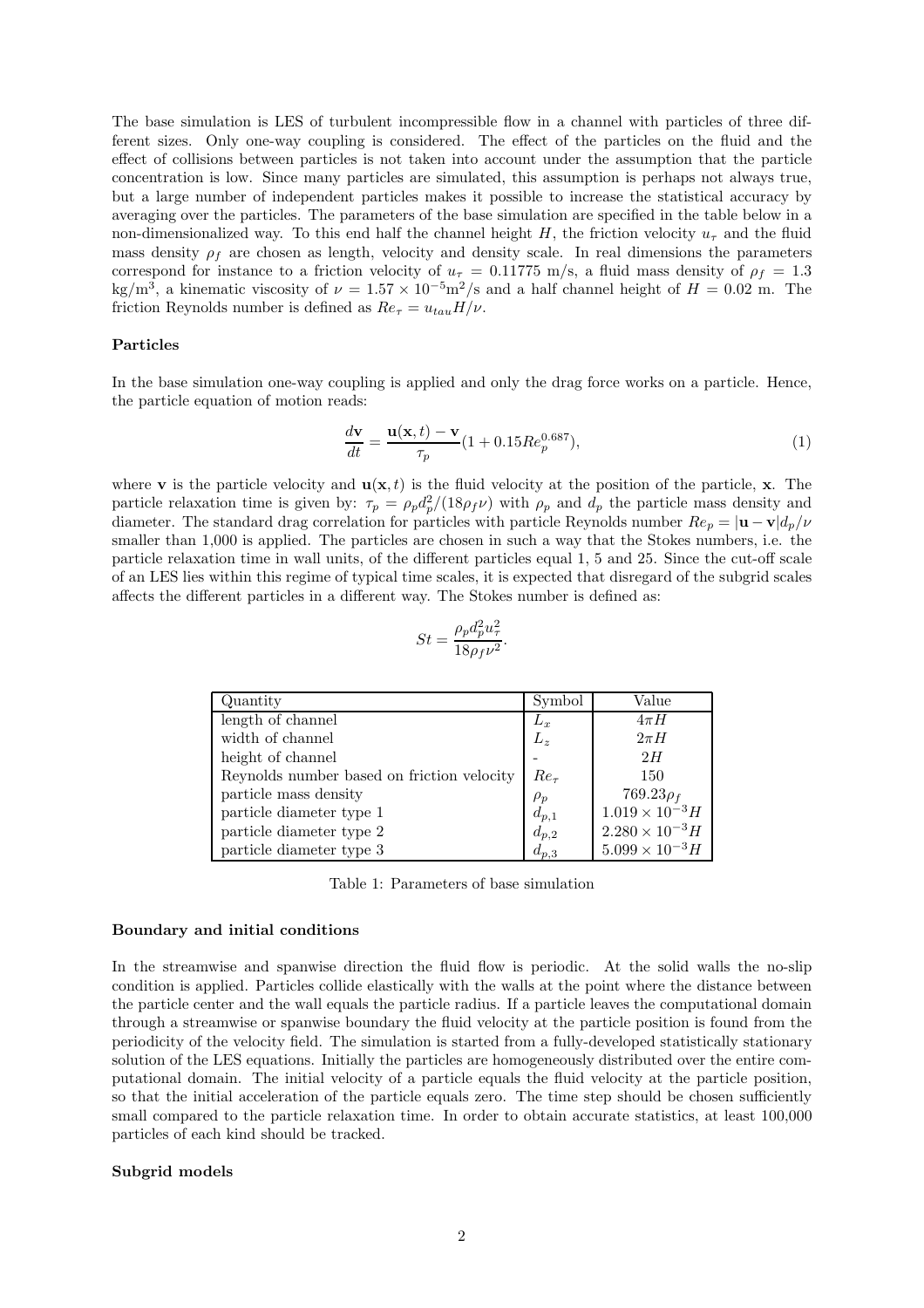As a basic test case the participants are requested to perform LES on  $64^3$  grid points without subgrid model (coarse DNS) and with an eddy-viscosity model (either Smagorinsky with wall damping or a variant of the dynamic eddy-viscosity model). Moreover, for the interpolation of the fluid velocity to the position of a particle the participants are requested to use both tri-linear interpolation and a higher order variant. In this basis test case no subgrid model in the particle equation of motion should be applied.

This basic test case serves as a way to see the effects of the different numerical methods used in the LES and the Lagrangian particle tracking on the fluid and particle behavior. The coarse DNS serves as a zero measurement: any useful subgrid model should at least yield better results than the coarse DNS. The tri-linear interpolation for the fluid velocity has shown to be sufficiently accurate for DNS. The LES velocity field is less smooth on the LES grid. Therefore, tri-linear interpolation is not as accurate. However, higher-order interpolation increases the energy contained in the fluid velocity field and therefore acts as a kind of subgrid model in the particle equation of motion. A comparison of the particle velocity statistics of the two methods for interpolation quantifies this effect.

#### DNS results

The DNS results [1] show that particles tend to move towards the walls of the channel by turbophoresis. The turbophoretic velocity depends on the Stokes number and increases with increasing Stokes number in the regime of Stokes numbers considered in this benchmark. After a long time a statistically stationary situation appears in which the particle concentration has reached a steady state. For  $St = 1$  and  $St = 25$ this steady concentration is reached at approximately  $t^+ = 10,000$ , for  $St = 5$  near  $t^+ = 20,000$ . For  $St = 1$  the particle concentration close to the wall is then approximately 4 times the initial concentration  $c_0$ , for  $St = 5$  it equals 70 $c_0$  and for  $St = 25$  approximately 150 $c_0$ .

#### Required quantities

In order to be able to compare the results at least the following quantities should be provided. All quantities should be given in wall units and for particle concentration scaled with the initial particle concentration and all quantities should be averaged over sufficiently long time.

- Mean fluid velocity, rms's, skewness and flatness of all three velocity components, Reynolds stresses. Do not include subgrid contributions to these fluid properties.
- Mean relative velocity in the wall-normal direction. This quantity is stationary after a small initial transient in the DNS.
- Mean particle velocity in the other two directions, rms's, skewness and flatness of particle velocity and Reynolds stresses.
- Mean, rms's, skewness, flatness and Reynolds stresses of fluid velocity at the particle position.
- Average particle concentration in the steady state.
- Particle concentrations should be given for a hyperbolic tangent bin distribution. The dividing points of the bins are given by:

$$
x_j = Re_{\tau} \frac{\tanh(\Delta(j_{max} - j)/j_{max})}{\tanh \Delta}
$$

for  $j = 0, 1, \ldots, j_{max}$ , where  $x_0$  is the point on the wall and  $x_{j_{max}}$  at the center of the channel,  $j_{max} = 32$  and  $\Delta = 1.7$ .

• Fluid and particle velocity statistics can be given on as arbitrary division of points.

### 3 Deadlines

- 22-25 March 2010: First results will be presented at the  $12^{th}$  Workshop on Two-Phase Flow, Halle, Germany.
- 7-9 July 2010: More results will be presented at DLES8 in Eindhoven, The Netherlands.
- If possible, a joint paper will be prepared in the second half of 2010.